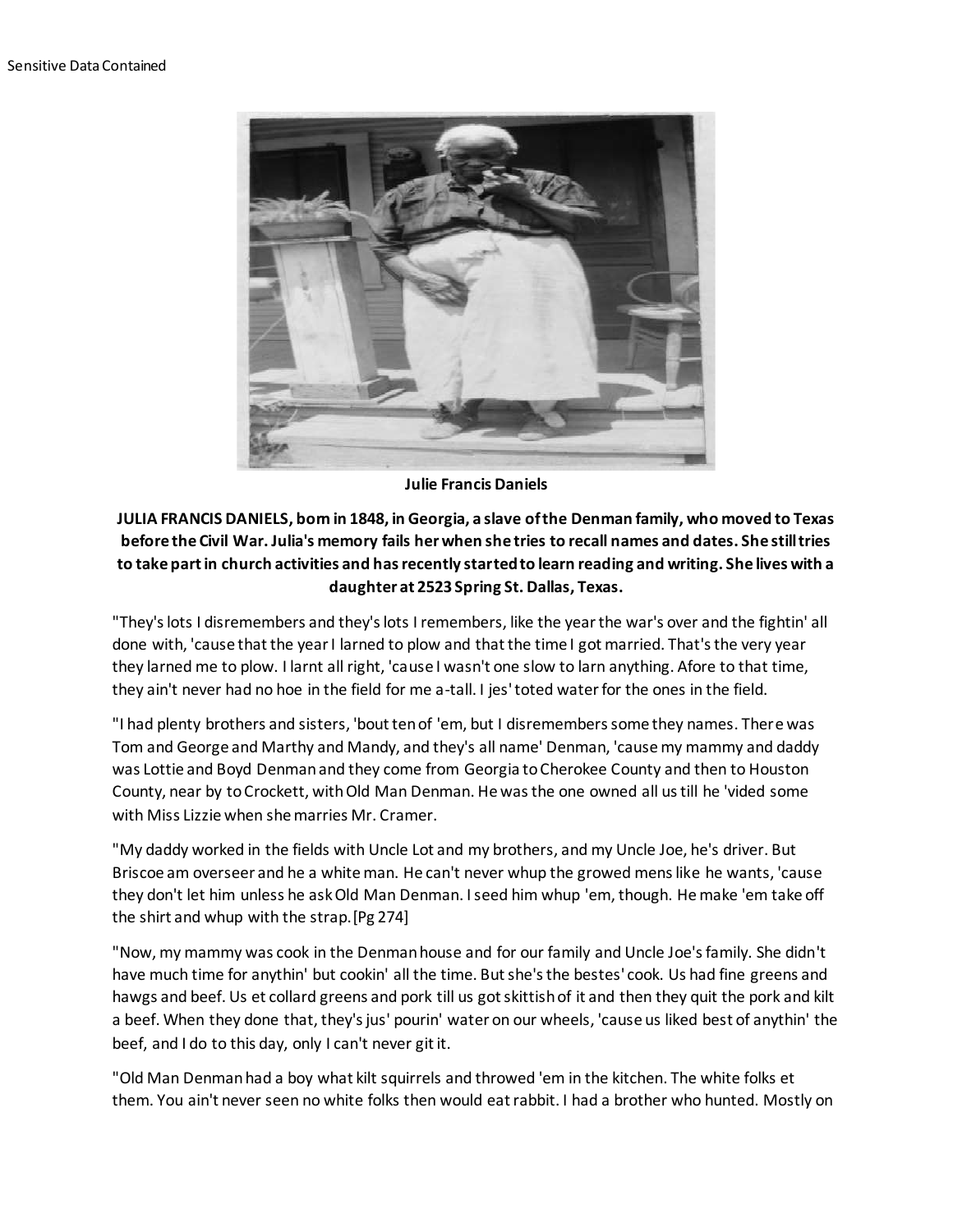Sundays. He'd leave for the swamps 'fore daybreak and we'd know when we'd hear him callin', 'O-o-o-oo-da-da-ske-e-e-e-t,' he had somethin'. That jus' a make-up of he own, but we knowed they's rabbits for the pot.

"All the mens don't hunt on Sunday, 'cause Uncle Joe helt meetin' in front he house. Us look out the door and seed Uncle Joe settin' the benches straight and settin' he table out under the trees and sweepin' clean the leaves and us know they's gwine be meetin'. They's the loveliest days that ever they was. Night times, too, they'd make it 'tween 'em whether it'd be at our house or Uncle Joe's. We'd ask niggers from other farms and I used to say, 'I likes meetin' jus' as good as I likes a party.'

"When crops is laid by us have the most parties and dence and sing and have play games. The reels is what I used to like but I done quit that foolishness many a year ago. I used to cut a step or two. I remembers one reel call the 'Devil's Dream.' It's a fast song[Pg 275]

"'Oh, de Devil drempt a dream, He drempt it on a Friday— He drempt he cotch a sinner.'

"Old Man Denman am the great one for 'viding he property and when Miss Lizzie marries with Mr. Creame Cramer, which am her dead sister's husband, Old Man Denman give me and two my sisters to Miss Lizzie and he gives two more my sisters to he son. Us goes with Miss Lizzie to the Cramer place and lives in the back yard in a little room by the back door.

"Everything fine and nice there till one day Miss Lizzie say to me, 'Julia, go down to the well and fetch me some water,' and I goes and I seed in the road a heap of men all in gray and ridin' hosses, comin' our way. I runs back to the house and calls Miss Lizzie. She say, 'What you scairt for?' I tells her 'bout them men and she say they ain't gwine hurt me none, they jus' wants some water. I goes back to the well and heared 'em talk 'bout a fight. I goes back to the house and some of the mens comes to the gate and says to Mr. Cramer, 'How're you, Creame?' He say, 'I's all right in my health but I ain't so good in my mind.' They says, 'What the matter, Creame?' He say, 'I want to be in the fight so bad.'

"When they goes I asks Miss Lizzie what they fightin' 'bout and she say it am 'bout money. That all I knows. Right after that Mr. Cramer goes and we don't never see him no more. Word come back from the fightin' he makes some the big, high mens mad and they puts chains 'round he ankles and make him dig a stump in the hot sun. He ain't used to that and it give him fever to the brain and he dies.[Pg 276]

"When Mr. Cramer goes 'way, Miss Lizzie takes us all and goes back to Old Man Denman's. The sojers used to pass and all the whoopin' and hollerin' and carryin' on, you ain't never heered the likes! They hollers, 'Who-o-o-o, Old Man Denman, how's your chickens?' And they chunks and throws at 'em till they cripples 'em up and puts 'em in they bags, for cookin'. Old Man Denman cusses at 'em somethin' powerful.

"My sister Mandy and me am down in the woods a good, fur piece from the house and us keeps heerin' a noise. My brother comes down and finds me and say, 'Come git your dinner.' When I gits there dinner am top the gate post and he say they's sojers in the woods and they has been persecutin' a old woman on a mule. She was a nigger woman. I gits so scairt I can't eat my dinner. I ain't got no heart for victuals. My brother say, 'Wait for pa, he comin' with the mule and he'll hide you out.' I gits on the mule front of